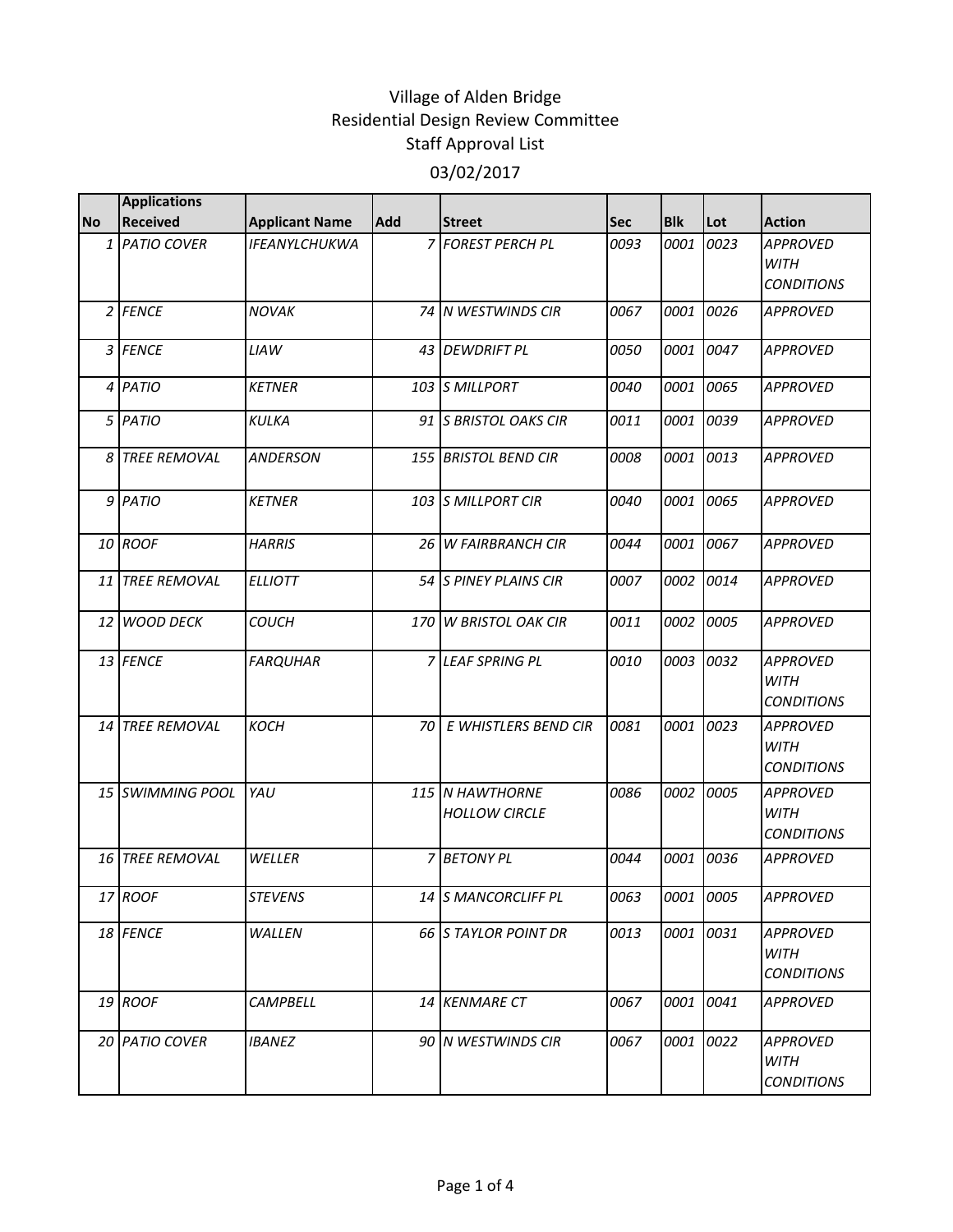|           | <b>Applications</b>         |                       |            |                         |      |            |           |                                                     |
|-----------|-----------------------------|-----------------------|------------|-------------------------|------|------------|-----------|-----------------------------------------------------|
| <b>No</b> | <b>Received</b>             | <b>Applicant Name</b> | <b>Add</b> | <b>Street</b>           | Sec  | <b>Blk</b> | Lot       | <b>Action</b>                                       |
|           | 21 SWIMMING POOL            | <b>IBANEZ</b>         |            | 90 N WESTWINDS CIR      | 0067 | 0001       | 0022      | <b>APPROVED</b><br><b>WITH</b><br><b>CONDITIONS</b> |
|           | $22$ ROOF                   | <b>FAW</b>            |            | 11 HARPSTONE PL         | 0010 | 0003       | 0012      | <b>APPROVED</b>                                     |
|           | 23 COLOR CHANGE             | LEDERMAN              |            | 3 GRAND BAYOU PL        | 0033 | 0002       | 0034      | <b>APPROVED</b>                                     |
|           | 24 TREE REMOVAL             | SONG                  |            | 18 CRESTED POINT PL     | 0037 | 0002 0030  |           | <b>APPROVED</b><br><b>WITH</b><br><b>CONDITIONS</b> |
|           | 25 ROOF                     | <b>MURRAY</b>         |            | 151 N TAYLOR POINT DR   | 0013 |            | 0003 0006 | <b>APPROVED</b>                                     |
|           | 26 PATIO                    | <b>MEINHARDT</b>      |            | 126 IN BETHANY BEND CIR | 0036 | 0001       | 0025      | <b>APPROVED</b>                                     |
|           | 27 FENCE                    | <b>MCKNIGHT</b>       |            | 3 LONG SPRINGS PL       | 0034 |            | 0003 0030 | <b>APPROVED</b><br><b>WITH</b><br><b>CONDITIONS</b> |
|           | 28 ROOF                     | <b>BAKER</b>          |            | 42 REDLAND PL           | 0036 | 0001       | 0037      | <b>APPROVED</b>                                     |
|           | 29 SUMMER KITCHEN PELLACANI |                       |            | 94 E WHISTLERS BEND CIR | 0081 | 0001       | 0017      | <b>APPROVED</b><br><b>WITH</b><br><b>CONDITIONS</b> |
|           | 30 PATIO COVER              | PELLACANI             |            | 94 E WHISTLERS BEND CIR | 0081 |            | 0001 0017 | <b>APPROVED</b><br><b>WITH</b><br><b>CONDITIONS</b> |
|           | 31 SWIMMING POOL            | <b>HENSON</b>         | 31         | <b>PINERY RIDGE PL</b>  | 0014 | 0001 0020  |           | <b>APPROVED</b><br><b>WITH</b><br><b>CONDITIONS</b> |
|           | 32 TREE REMOVAL             | <b>ANDERSON</b>       |            | 155 BRISTOL BEND CIR    | 0008 |            | 0001 0013 | <b>APPROVED</b><br><b>WITH</b><br><b>CONDITIONS</b> |
|           | 33 FENCE                    | <b>ODEA</b>           |            | 83 E STERLING POND CIR  | 0003 |            | 0001 0021 | <b>APPROVED</b><br><b>WITH</b><br><b>CONDITIONS</b> |
|           | 34 ROOF                     | <b>HARRELSON</b>      |            | 50 LIGHTWOOD TRCE       | 0020 |            | 0003 0009 | <b>APPROVED</b>                                     |
|           | 35 ROOF                     | <b>COLE</b>           |            | 53 LIGHTWOOD TRCE       | 0020 | 0002       | 0012      | <b>APPROVEd</b>                                     |
|           | 36 ELECTRICAL               | <b>HUGHES</b>         |            | 11 E RUSSET GROVE CIR   | 0075 |            | 0002 0033 | APPROVED<br><b>WITH</b><br><b>CONDITIONS</b>        |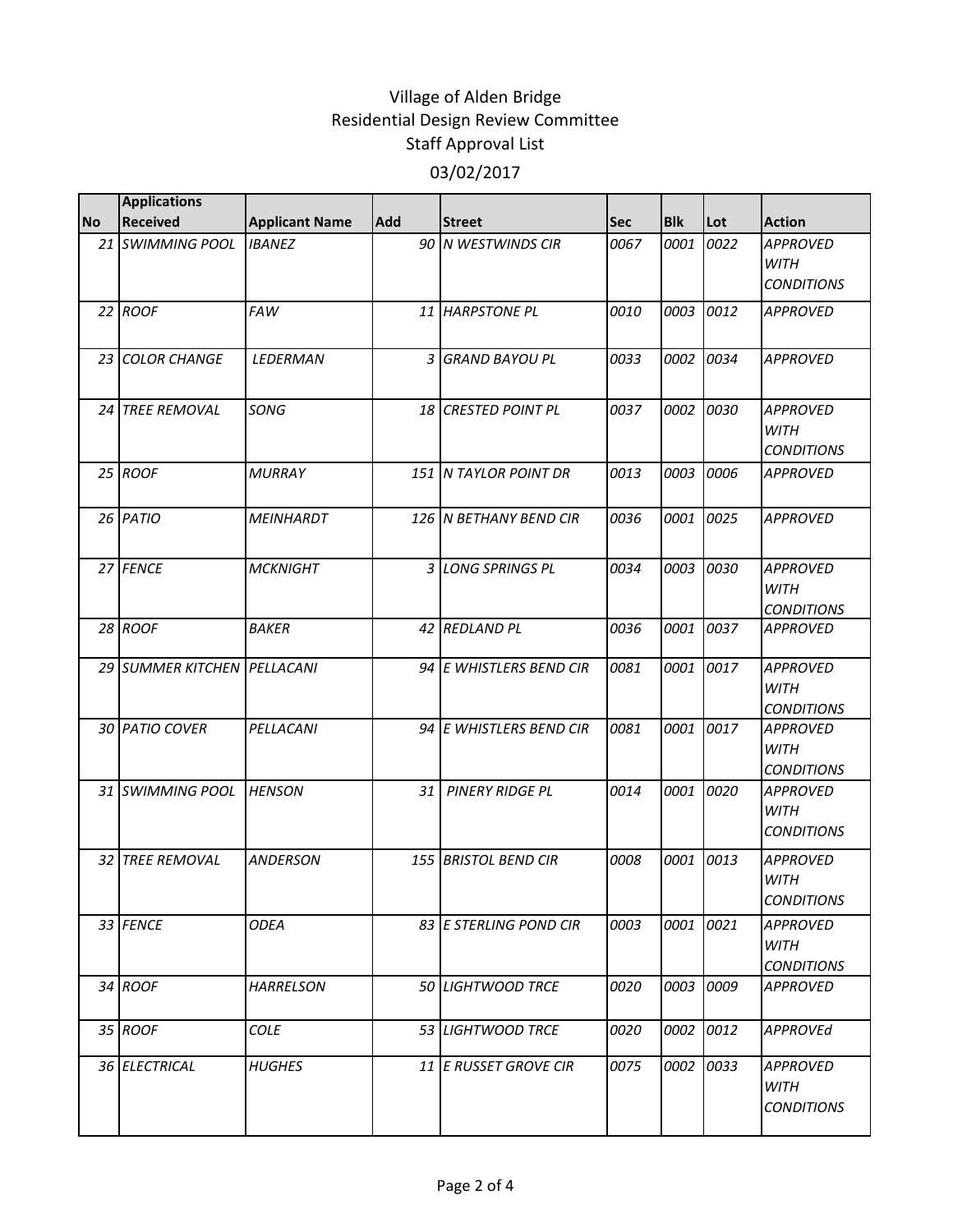|           | <b>Applications</b>           |                                                    |            |                                  |            |            |      |                                                     |
|-----------|-------------------------------|----------------------------------------------------|------------|----------------------------------|------------|------------|------|-----------------------------------------------------|
| <b>No</b> | <b>Received</b>               | <b>Applicant Name</b>                              | <b>Add</b> | <b>Street</b>                    | <b>Sec</b> | <b>Blk</b> | Lot  | <b>Action</b>                                       |
|           | 37 FENCE                      | <b>RAINMAKER</b><br><b>ASSETS LLC</b>              |            | 31 WINEBERRY PL                  | 0066       | 0001       | 0008 | <b>APPROVED</b>                                     |
|           | 38 FENCE                      | LEIJNSE                                            |            | 7 SENTINEL PL                    | 0004       | 0002       | 0019 | <b>APPROVED</b><br><b>WITH</b><br><b>CONDITIONS</b> |
|           | 39 ROOF                       | LASSONDE                                           | 2          | <b>CANDLESPICE PL</b>            | 0064       | 0001       | 0003 | <b>APPROVED</b>                                     |
|           | 40 TREE REMOVAL               | <b>STOY</b>                                        |            | 23 E AUTUMN BRANCH CIR           | 0026       | 0001       | 0042 | <b>APPROVED</b>                                     |
|           | 41 TREE REMOVAL               | CARSWELL                                           |            | 30 E AUTUMN BRANCH CIR           | 0026       | 0002       | 0001 | <b>APPROVED</b>                                     |
| 42 I      | <b>TREE REMOVAL</b>           | <b>PETREK</b>                                      |            | <b>30 N WINTERPORT CIR</b>       | 0005       | 0003       | 0007 | <b>APPROVED</b>                                     |
|           | 43 ROOF                       | <b>MONTEMAYOR</b>                                  |            | 3 SHELLBARK PL                   | 0058       | 0001       | 0043 | <b>APPROVED</b>                                     |
|           | 44 FENCE                      | <b>GREENHILL</b><br><b>TOWNHOME</b><br><b>ASSN</b> |            | <b>O GREENHILL TERRACE PL</b>    | 0087       | 0000       | 0000 | <b>APPROVED</b>                                     |
|           | 45 FENCE                      | <b>KNAPP</b>                                       | 3          | W GREENHILL TERRACE<br>PL        | 0087       | 0001       | 0001 | <b>APPROVED</b><br><b>WITH</b><br><b>CONDITIONS</b> |
|           | 46 FENCE                      | <b>NORTON</b>                                      | 34         | <b>W GREENHILL TERRACE</b><br>PL | 0087       | 0002       | 0010 | <b>APPROVED</b><br><b>WITH</b><br><b>CONDITIONS</b> |
|           | 47 FENCE                      | <b>DAVIDSON</b>                                    |            | 109 E GREENHILL TERRACE<br>PL    | 0087       | 0001       | 0033 | <b>APPROVED</b><br><b>WITH</b><br><b>CONDITIONS</b> |
|           | 48 ROOF                       | DAVIS                                              |            | 18 S BELFAIR PL                  | 0053       | 0001       | 0026 | <b>APPROVED</b>                                     |
|           | 49 EXTERIOR<br>LIGHTING       | <b>ANDERSON</b>                                    |            | <b>155 BRISTOL BEND CIR</b>      | 0008       | 0001       | 0013 | <b>APPROVED</b>                                     |
|           | 50 FENCE                      | <b>REICH</b>                                       |            | 47 DEWDRIFT PL                   | 0050       | 0001       | 0046 | <b>APPROVED</b><br>WITH<br><b>CONDITIONS</b>        |
|           | 51 WINDOWS                    | <b>DURHAM</b>                                      |            | 2 LANCEPINE PL                   | 0056       | 0003       | 0022 | <b>APPROVED</b>                                     |
|           | 52 DRIVEWAY<br><b>BORDERS</b> | DAVIS                                              |            | 175 N MILLPORT CIR               | 0040       | 0003       | 0008 | <b>APPROVED</b>                                     |
|           | 53 FENCE                      | <b>DAVIS</b>                                       |            | 175 N MILLPORT CIR               | 0040       | 0003       | 0008 | <b>APPROVED</b>                                     |